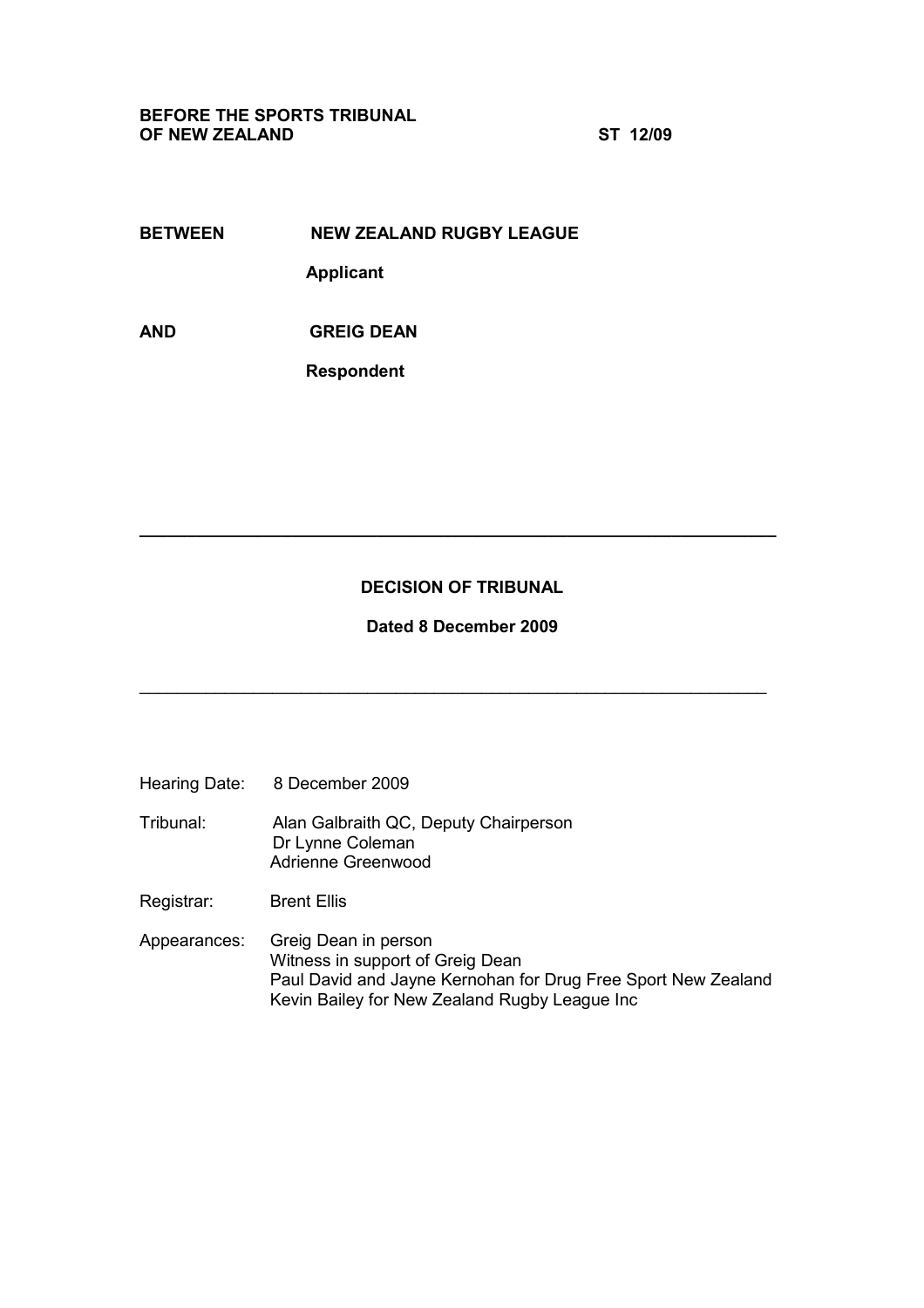## DECISION OF TRIBUNAL

## Introduction

- 1. Greig Dean underwent an in-competition drug test after playing for Wellington against Auckland at a rugby league game on 13 September 2009. He subsequently tested positive for the prohibited substance cannabis.
- 2. As the result of an application from Rugby League New Zealand, Mr Dean was provisionally suspended by this Tribunal from 28 October 2009.
- 3. Drug Free Sport New Zealand subsequently submitted an application to the Tribunal alleging that Mr Dean had committed an anti-doping rule violation.
- 4. The hearing in this matter was held by telephone conference today.
- 5. Mr Dean admitted the violation.

## **Decision**

- 6. The Tribunal records its decision that Mr Dean is ineligible (i.e. suspended) from participation in sport up to, and including, 29 January 2010.
- 7. Full reasons for this decision will be issued shortly.
- 8. Mr Dean informed the Tribunal at the hearing that he was active in a number of sports apart from rugby league. The Tribunal draws Mr Dean's attention to Rule 14.10 of the Sports Anti-Doping Rules 2009 which applies to Mr Dean during the period he is ineligible. This rule prevents a suspended athlete from participating in any capacity in any sport that is a signatory to the World Anti-Doping Code.
- 9. Mr Dean is therefore prevented from participating in rugby league and other sports until his period of suspension expires on 29 January 2010.